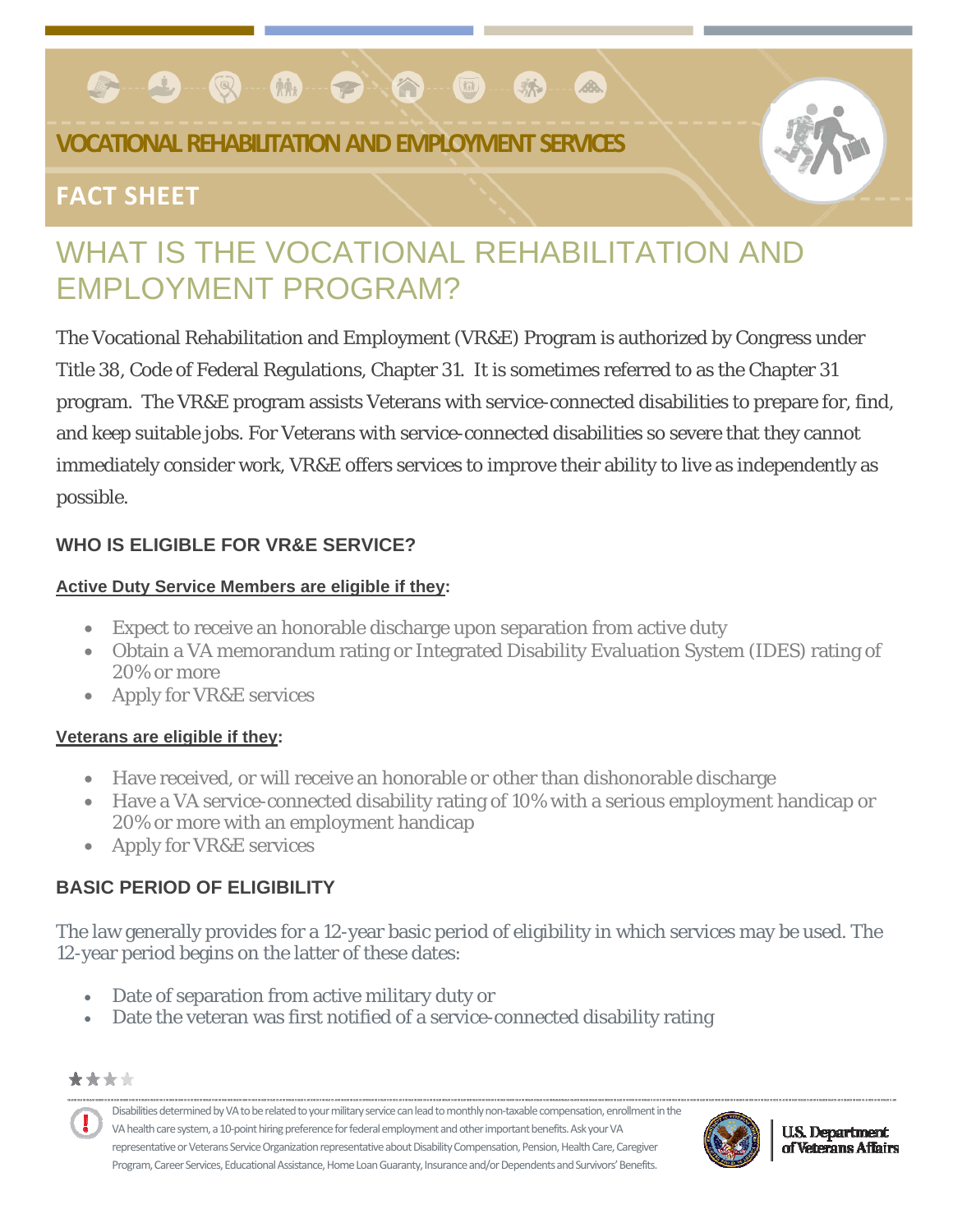#### **WHAT HAPPENS AFTER ELIGIBILITY IS ESTABLISHED?**

Eligible Veterans are scheduled to meet with a Vocational Rehabilitation Counselor (VRC) for comprehensive evaluation to determine if he/she is entitled to services. A Comprehensive Evaluation is completed with a VRC that includes:

- A full assessment of the veteran's interests, aptitudes, and abilities to determine whether the veteran is "entitled" to VR&E services
- An assessment of whether service-connected disabilities impair the veteran's ability to find and/or hold a job using the occupational skills already attained
- Vocational exploration and goal development leading to employment and/or maximum independence at home and in the Veterans community
- Explore labor market and wage information
- Narrow vocational options to identify a suitable employment goal
- Select a VR&E program track leading to an employment or independent living goal
- Develop an individualized rehabilitation plan to achieve the identified employment and/or independent living goal

#### **HOW IS ENTITLEMENT DETERMINED?**

A VA Counselor decides if a veteran has an **[employment handicap](http://www.vetsuccess.gov/which_track_is_right_for_me#emphandicap)** based upon the results of the comprehensive evaluation. Entitlement to services is established if the veteran has a 20% serviceconnected disability **and** an employment handicap. If the disability is 10% service-connected, then a **[serious employment handicap](http://www.vetsuccess.gov/which_track_is_right_for_me#serious)** must be found to establish entitlement to vocational rehabilitation services. A serious employment handicap is based on the extent of services required to help a Veteran overcome his or her service and non-service connected disabilities permitting the return to suitable career employment. After an entitlement decision is made, the veteran and the counselor will work together to develop a rehabilitation plan.

#### **WHAT IS A REHABILITATION PLAN?**

A Rehabilitation Plan is an individualized written detailed outline of services provided under the Vocational Rehabilitation and Employment program. The plan is an agreement that is signed by the Veteran and the VRC and is updated as needed to assist the Veteran to achieve his/her goals. The following service delivery options may be provided under a Rehabilitation Plan:

- 1. [Reemployment with previous employer](http://www.vetsuccess.gov/which_track_is_right_for_me)
- 2. [Rapid employment services for new employment](http://www.vetsuccess.gov/which_track_is_right_for_me)

Contact us: www.va.gov 1-800-827-1000



Vocational Rehabilitation and Employment Service - February 2013